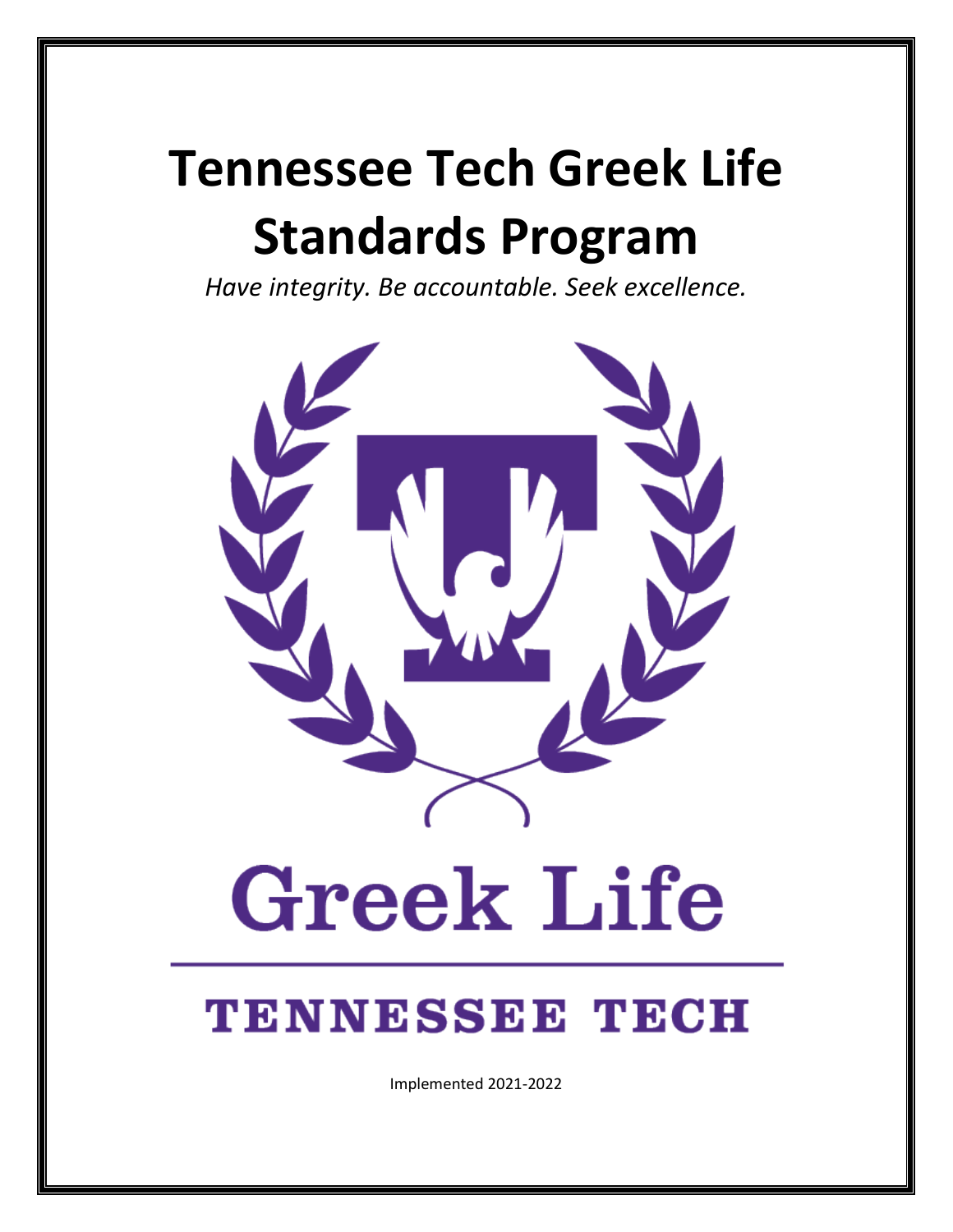#### Tennessee Tech Greek Life Standards Program

Fraternities and sororities are values-based social organizations. The Tennessee Tech Office of Greek Life encourages its Greek Life community to demonstrate daily the common fraternal values upon which fraternities and sororities were founded. The Tennessee Tech Greek Life Standards Program challenges members of fraternities and sororities to have integrity, or steadfast adherence to the oath they took when they made a lifelong commitment to their respective fraternity or sorority. By providing a set of standards that reflects fraternal values, the program also provides members of fraternities and sororities a level of accountability and an opportunity to seek excellence. The purpose of the Tennessee Tech Greek Life Standards Program is simple: Members of fraternities and sororities should be better for their affiliation, the Tennessee Tech campus should be improved for their involvement, and the Cookeville community should be enhanced for their contribution.

#### **Fraternal Values and Standards**

#### **1. Academic Achievement**

Each chapter should:

- a. Submit a complete Chapter Advisor Roster, including a faculty advisor.
- b. Submit an academic achievement plan.
- c. Achieve a GPA of 2.50 or higher for the fall semester.
- d. Achieve a GPA of 2.50 or higher for the spring semester.

#### **Academic Achievement Checklist for Chapters**

- Submit a complet[e Chapter Advisor Roster,](https://tf.tntech.edu/machform/view.php?id=973082) including a faculty advisor, by September 1 (1a).
- Email an academic achievement plan t[o greeklife@tntech.edu](mailto:greeklife@tntech.edu) by September 1 (1b).

#### **2. Alumni Engagement**

Each chapter should:

- a. Submit a complete Chapter Advisor Roster, including an alumni advisor.
- b. Submit an alumni engagement plan.
- c. Publish, either online or on paper, at least one alumni newsletter and/or host at least one alumni event.

#### **Alumni Engagement Checklist for Chapters**

- $\checkmark$  Submit a complet[e Chapter Advisor Roster,](https://tf.tntech.edu/machform/view.php?id=973082) including an alumni advisor, by September 1 (2a).
- Email an alumni engagement plan to  $greeklife@$ thtech.edu by October 1 (2b).
- $\checkmark$  Email all alumni newsletters published during the academic year to [greeklife@tntech.edu](mailto:greeklife@tntech.edu) by May 1 (2c).
- Submit an  $\Delta$ lumni Event Evaluation Form for each alumni event hosted during the academic year by May 1 (2c).

#### **3. Community Service and Philanthropy**

Each chapter should:

a. Initiate and implement at least one community service project with at least 50% of members participating during the fall semester.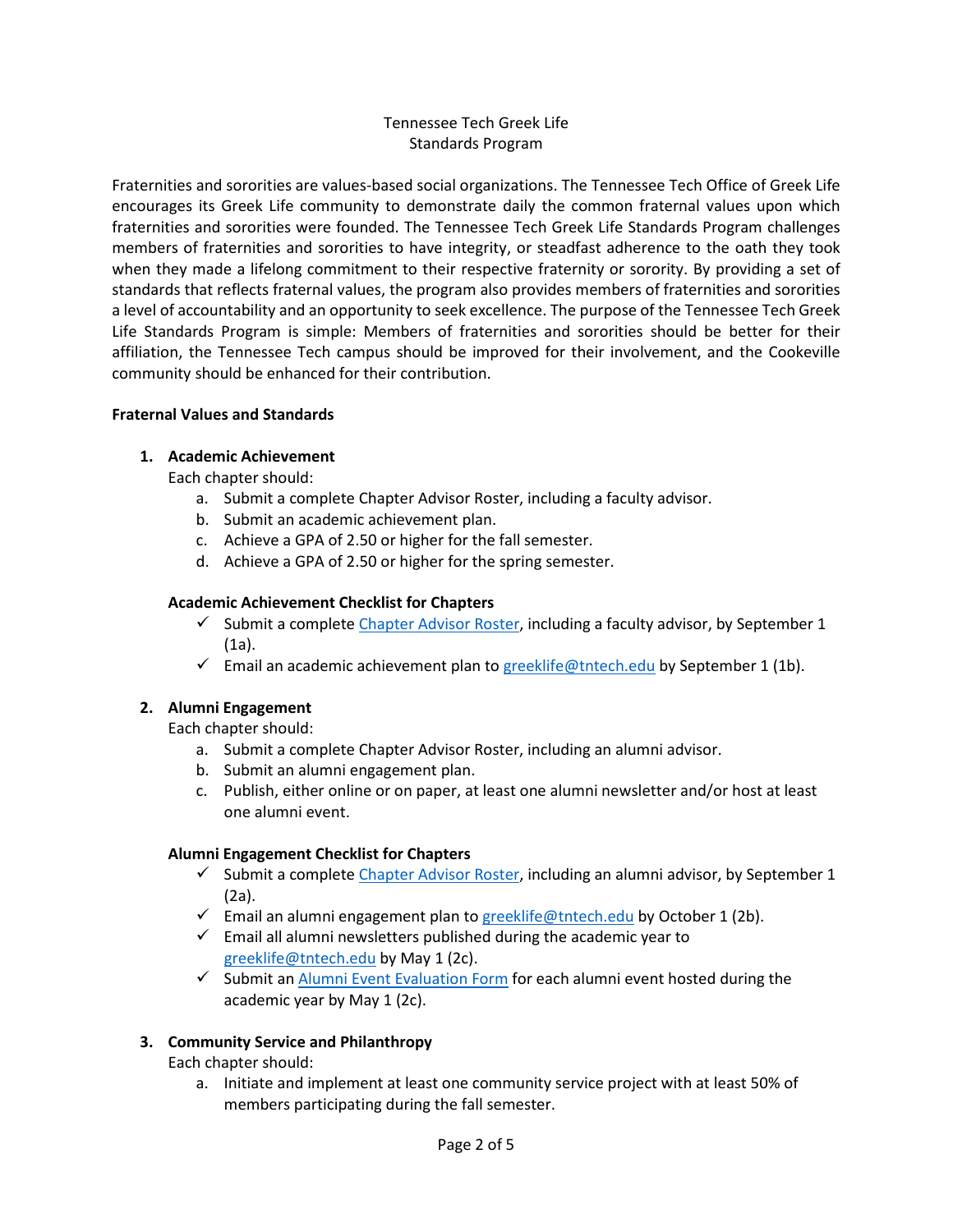- b. Initiate and implement at least one community service project with at least 50% of members participating during the spring semester.
- c. Have at least 50% of members actively volunteering during the fall semester and cumulatively acquire an average of 10 community service hours per member.
- d. Have at least 50% of members actively volunteering during the spring semester and cumulatively acquire an average of 10 community service hours per member.
- e. Host at least one philanthropy event with at least 75% of members participating (i.e., raising money or collecting goods to donate) and provide evidence of donation(s) made.

#### **Community Service and Philanthropy Checklist for Chapters**

- $\checkmark$  Submit a [Community Service Project Evaluation Form](https://tf.tntech.edu/machform/view.php?id=1152496) for each community service project initiated and implemented during the fall semester by December 1 (3a).
- $\checkmark$  Submit a [Community Service Project Evaluation Form](https://tf.tntech.edu/machform/view.php?id=1152496) for each community service project initiated and implemented during the spring semester by May 1 (3b).
- $\checkmark$  Submit a [Philanthropy Event Evaluation Form](https://tf.tntech.edu/machform/view.php?id=968304) for each philanthropy event hosted during the academic year by May 1 (3e).

#### **4. Education and Learning**

Each chapter should:

- a. Host, cohost, or attend at least two educational programs with at least 75% of members attending during the fall semester.
- b. Host, cohost, or attend at least two educational programs with at least 75% of members attending during the spring semester.

#### **Education and Learning Checklist for Chapters**

- $\checkmark$  Submit a[n Educational Program Evaluation Form](https://tf.tntech.edu/machform/view.php?id=1153031) for each educational program hosted, cohosted, or attended during the fall semester by December 1 (4a).
- $\checkmark$  Submit a[n Educational Program Evaluation Form](https://tf.tntech.edu/machform/view.php?id=1153031) for each educational program hosted, cohosted, or attended during the spring semester by May 1 (4b).

#### **5. Financial Management**

Each chapter should:

- a. Submit a complete Chapter Officer Roster, including an officer responsible for finances.
- b. Submit a budget for the fall semester, and submit an assessment of financial management for the fall semester.
- c. Submit a budget for the spring semester, and submit an assessment of financial management for the spring semester.
- d. Remain in good financial standing with Tennessee Tech, its respective governing council, its respective inter/national organization, and housing agencies (if applicable).

#### **Financial Management Checklist for Chapters**

- $\checkmark$  Submit a complet[e Chapter Officer Roster,](https://tf.tntech.edu/machform/view.php?id=972479) including an officer responsible for finances, by December 1 for officers beginning their term in the spring or May 1 for officers beginning their term in the fall (5a).
- $\checkmark$  Email a budget for the fall semester t[o greeklife@tntech.edu](mailto:greeklife@tntech.edu) by September 1 (5b).
- $\checkmark$  Email an assessment of financial management for the fall semester to [greeklife@tntech.edu](mailto:greeklife@tntech.edu) by December 1 (5b).
- Email a budget for the spring semester to [greeklife@tntech.edu](mailto:greeklife@tntech.edu) by February 1 (5c).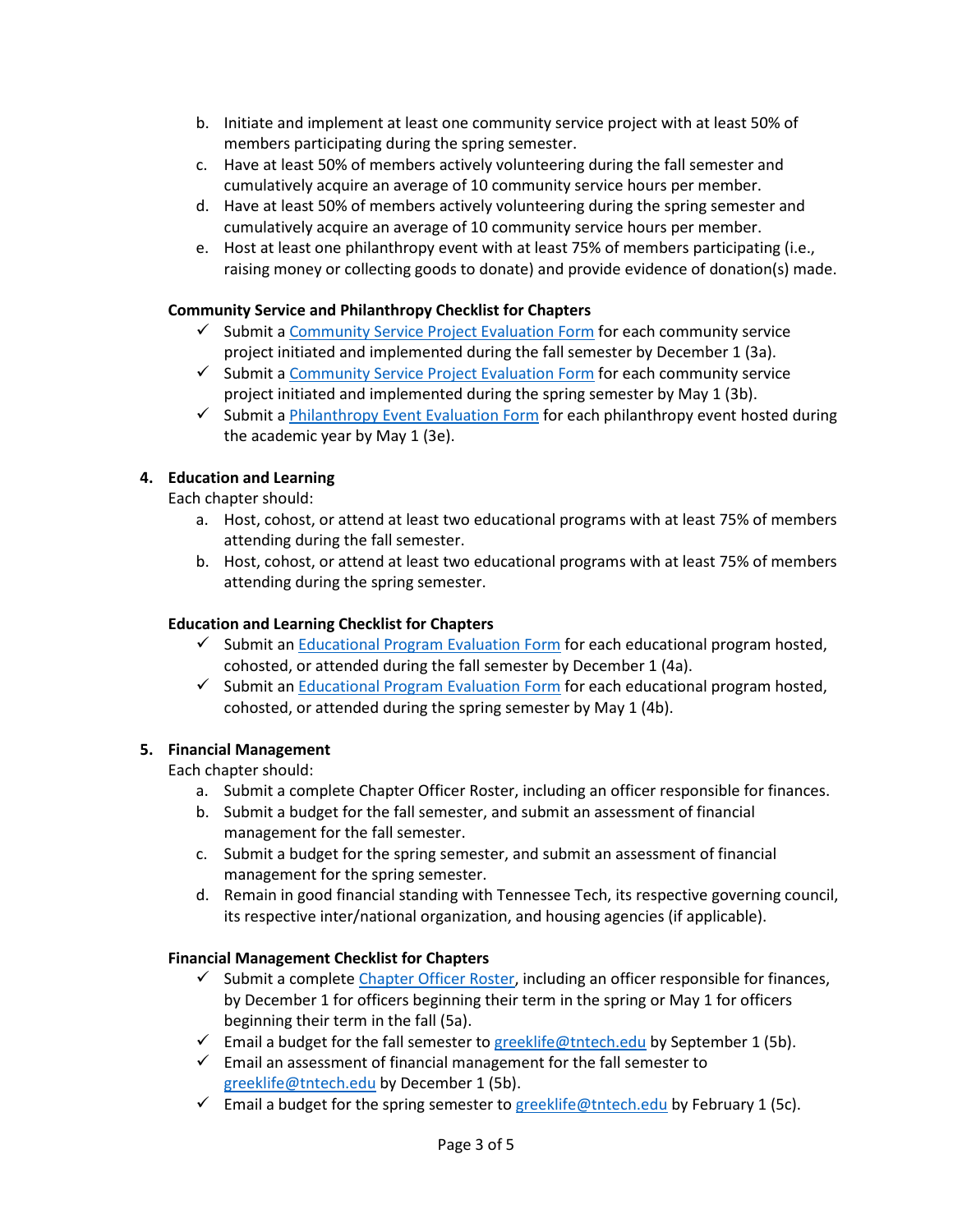$\checkmark$  Email an assessment of financial management for the spring semester to [greeklife@tntech.edu](mailto:greeklife@tntech.edu) by May 1 (5c).

#### **6. Health and Safety**

Each chapter should:

- a. Submit a complete Chapter Officer Roster, including an officer responsible for health and safety.
- b. Submit a copy of and comply with its respective inter/national organization's risk management policy.
- c. Submit a risk management policy implementation plan.
- d. Comply with Office of Greek Life policies regarding health and safety during the fall semester.
- e. Comply with Office of Greek Life policies regarding health and safety during the spring semester.

## **Health and Safety Checklist for Chapters**

- $\checkmark$  Submit a complet[e Chapter Officer Roster,](https://tf.tntech.edu/machform/view.php?id=972479) including an officer responsible for health and safety, by December 1 for officers beginning their term in the spring or May 1 for officers beginning their term in the fall (6a).
- $\checkmark$  Email a copy of your inter/national organization's risk management policy to [greeklife@tntech.edu](mailto:greeklife@tntech.edu) by September 1 (6b).
- $\checkmark$  Email a risk management policy implementation plan t[o greeklife@tntech.edu](mailto:greeklife@tntech.edu) by September 1 (6c).

# **7. Leadership Development**

Each chapter should:

- a. Submit a complete Chapter Officer Roster, including a president.
- b. Submit goals for the fall semester, and submit an assessment of goals for the fall semester.
- c. Submit goals for the spring semester, and submit an assessment of goals for the spring semester.
- d. Host an officer transition program with the assistance of an advisor.
- e. Have at least 20% of members actively holding an on-campus leadership position during the fall semester.
- f. Have at least 20% of members actively holding an on-campus leadership position during the spring semester.

## **Leadership Development Checklist for Chapters**

- $\checkmark$  Submit a complet[e Chapter Officer Roster,](https://tf.tntech.edu/machform/view.php?id=972479) including a president, by December 1 for officers beginning their term in the spring or May 1 for officers beginning their term in the fall (7a).
- $\checkmark$  Email goals for the fall semester to [greeklife@tntech.edu](mailto:greeklife@tntech.edu) by September 1 (7b).
- Email an assessment of goals for the fall semester to  $greeklife@$ tntech.edu by December 1 (7b).
- Email goals for the spring semester to [greeklife@tntech.edu](mailto:greeklife@tntech.edu) by February 1 (7c).
- $\checkmark$  Email an assessment of goals for the spring semester to [greeklife@tntech.edu](mailto:greeklife@tntech.edu) by May 1 (7c).